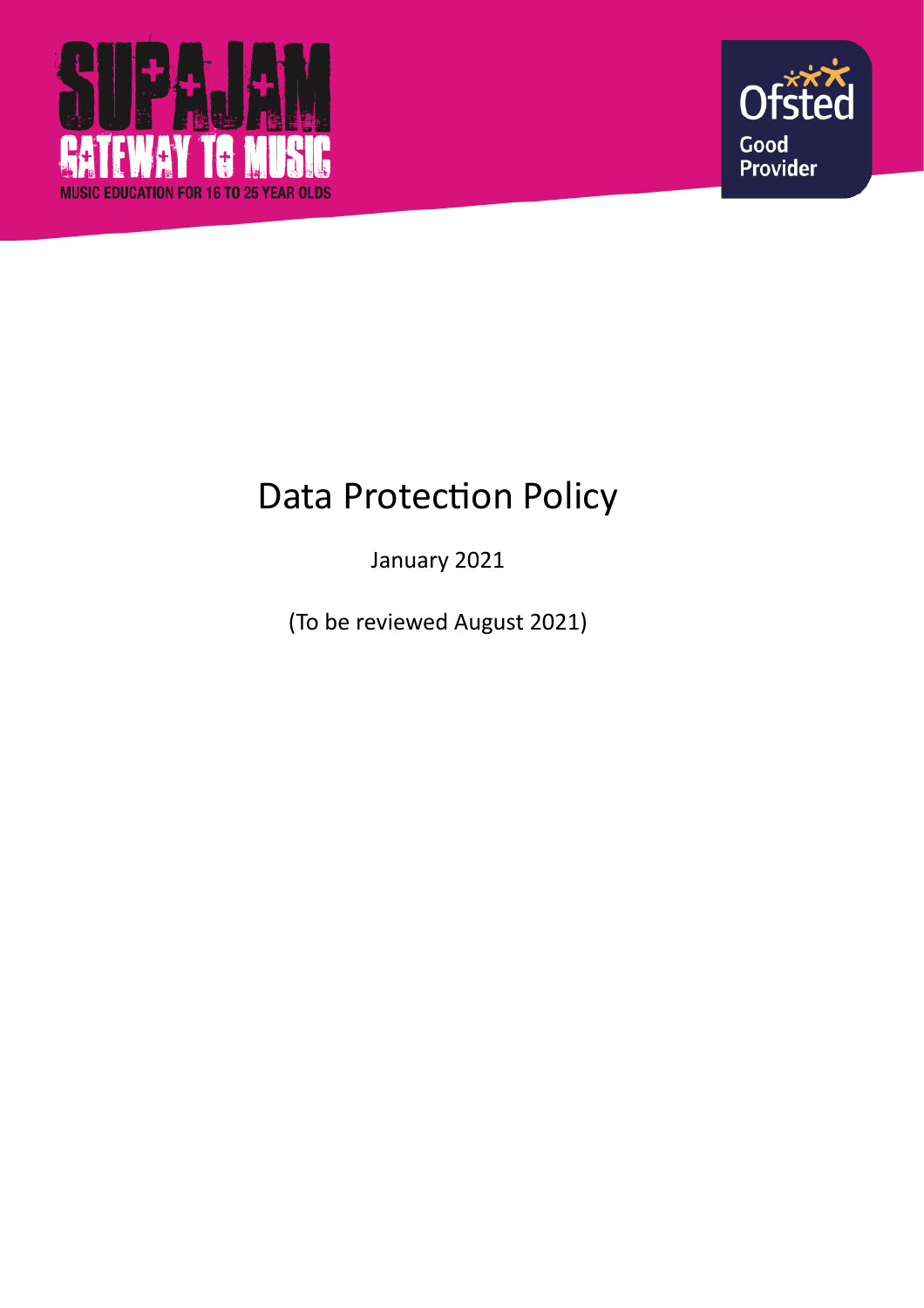#### **1. Introduction**

This policy is intended to clarify data handling procedures for staff, to safeguard the personal data that the SupaJam Education in Music and Media (SEMM) controls and processes, and to ensure compliance with the Data Protection Act 2018 and UK General Data Protection Regulation (UK GDPR). The UK has now left the European Union which means the EU General Data Protection Regulations no longer applies. Instead, the UK UK GDPR and Data Protection Act 2018 applies. EU Regulations only apply when processing data of EU citizens.

SEMM is registered with the Information Commissioners Office (ICO) as a Data Controller under the Act and UK GDPR, and SEMM's CEO's are ultimately responsible for its implementation. Day to day responsibility for implementation is delegated to the Centre Manager (CM).

It is essential that all staff are fully aware of this policy, and ensure that the protocols and procedures set out here are adhered to. If at any stage, a staff member feels that adequate guidance is not given within this policy, advice should be sought from the Data Protection Officer (DPO) or CEO's.

# **2. The Data Protection Act 2018 and UK GDPR**

The Data Protection Act 2018 and UK GDPR applies to personal information. This is data about living, identified or identifiable individuals and includes information such as names and addresses, bank details, images, biometrics (e.g. fingerprints) and opinions expressed about an individual. This includes verbal as well as written information. If it is possible to identify an individual directly from the information you are processing, then that information may be personal data.

Personal information can be processed only where at least one of the six lawful bases applies:

**(a) Consent:** the individual has given clear consent for you to process their personal data for a specific purpose.

**(b) Contract:** the processing is necessary for a contract you have with the individual, or because they have asked you to take specific steps before entering into a contract.

**(c) Legal obligation:** the processing is necessary for you to comply with the law (not including contractual obligations).

**(d) Vital interests:** the processing is necessary to protect someone's life.

**(e) Public task:** the processing is necessary for you to perform a task in the public interest or for your official functions, and the task or function has a clear basis in law.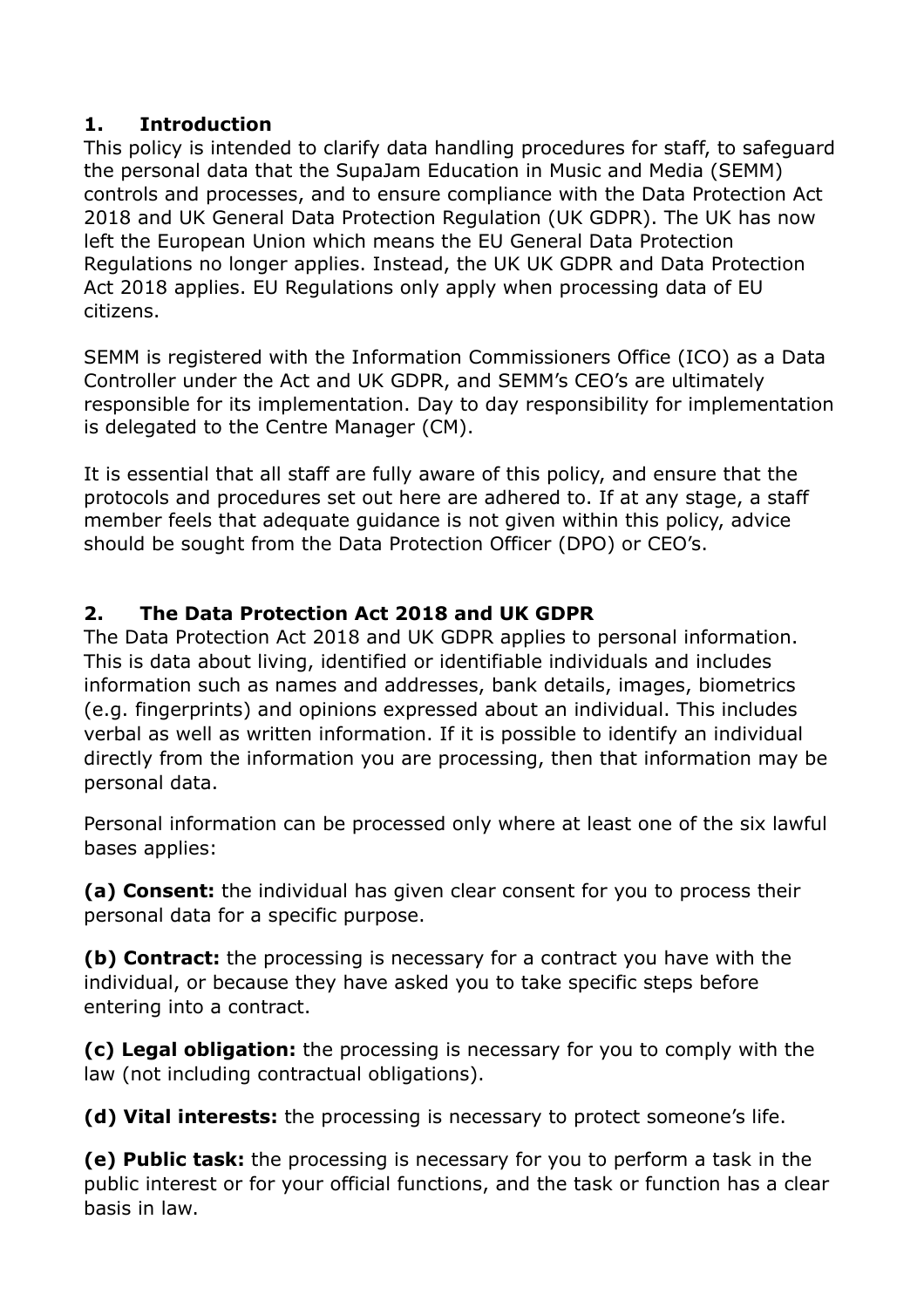**(f) Legitimate interests:** the processing is necessary for your legitimate interests or the legitimate interests of a third party unless there is a good reason to protect the individual's personal data, which overrides those legitimate interests. (This cannot apply if you are a public authority processing data to perform your official tasks.)

All personal data must be processed lawfully, fairly and in a transparent manner. The lawful basis for processing personal data must be clearly documented to demonstrate compliance. If no lawful basis applies to processing, it will be unlawful and in breach of the Act and UK GDPR.

Individuals, also known as Data Subjects, must be informed of the lawful basis for processing their data, how their data will be used, how their data will be securely stored and who, if applicable, their data will be shared with. This information must be provided at the earliest opportunity and must be clear and understandable. This is set out in SEMM's Privacy Policies. Individuals also have the right to erase personal data, which has been processed unlawfully.

# **2.1 Special Category Data**

The Act and UK GDPR classifies some personal information as special category data because it is considered to be more sensitive and there are stricter rules about processing this category of information. The ten special categories of information are:

- Race
- Ethnic origin
- Politics
- Religion
- Trade union membership
- Genetics
- Biometrics (where used for ID purposes)
- Health
- Sex life
- Sexual orientation.

A lawful basis is still required for processing special category data, in exactly the same way as for any other personal data, and one of the ten specific conditions is required, such as explicit consent, in conjunction with the lawful basis (See Appendix 3 for the list of conditions).

SEMM is registered with the Information Commissioners Office to process sensitive personal data, (Registration Number ZA168864). Our registration covers two work areas: staff administration and the administration of student records. Fuller details of what data SEMM may handle, and for what purpose, are given in Appendix 1.

Information about companies or public authorities is not personal data. However, information about individuals acting as sole traders, employees,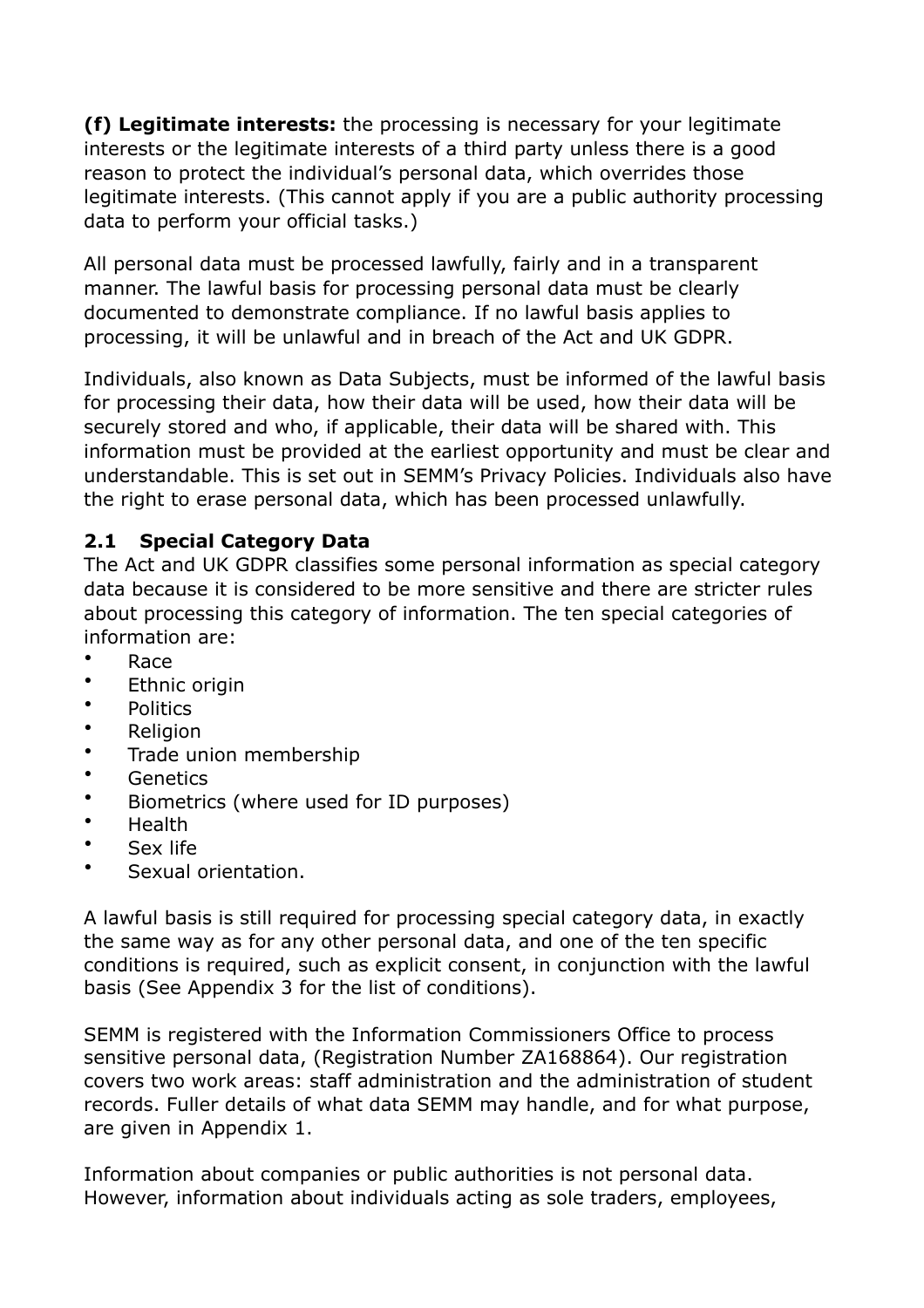partners and company directors where they are individually identifiable and the information relates to them as an individual may constitute personal data.

# **2.2 Data Protection Principles**

Anyone processing personal data on behalf of SEMM must abide by the following principles:

- Personal data shall be processed fairly and lawfully. A lawful basis for processing shall be identified and recorded and processing of personal data shall not be unduly detrimental, unexpected or misleading to the data subjects involved.
- Personal data shall only be obtained for the specified lawful basis that is most appropriate and shall not be further processed in breach of any other laws.
- You must be clear, open and honest with people from the start about how you will use their personal data.
- Data subjects shall be clearly and honestly informed of the lawful basis and the purpose of processing their personal data at the start or earliest opportunity in an understandable way. In most cases, SEMM's privacy policy can be used to provide this information.
- Personal data shall not be processed for a new purpose unless it is still compatible with the original purpose, consent is given, or there is a clear basis in law.
- Special category data shall only be processed for the lawful basis for general processing and the additional condition for processing this type of data.
- Only personal data that is 'necessary' shall be processed. If the same purpose can be reasonably achieved without processing the data then there is no lawful basis and personal data shall not be processed.
- Personal data shall be processed adequately, relevantly and limited in relation to that basis.
- Reasonable steps shall be taken to ensure personal data held is correct, is not misleading, and is kept updated if necessary for the purpose it is being used for. Reasonable steps shall be taken to correct or erase incorrect or misleading data as soon as possible after discovery.
- Personal data shall not be retained for longer than needed dependent on the relevant lawful basis (See Appendix 2 for standard retention periods). Individuals have the right to erasure if the data is no longer needed.
- Personal data shall be processed in accordance with the rights of data subjects.
- Appropriate technical and organisational security measures shall be taken to protect the personal data held. Personal data shall not be transferred to a country outside the European Economic Area unless adequate levels of protection exist.
- SEMM is responsible for the processing of personal data and shall have appropriate measures and records in place to be able to demonstrate compliance.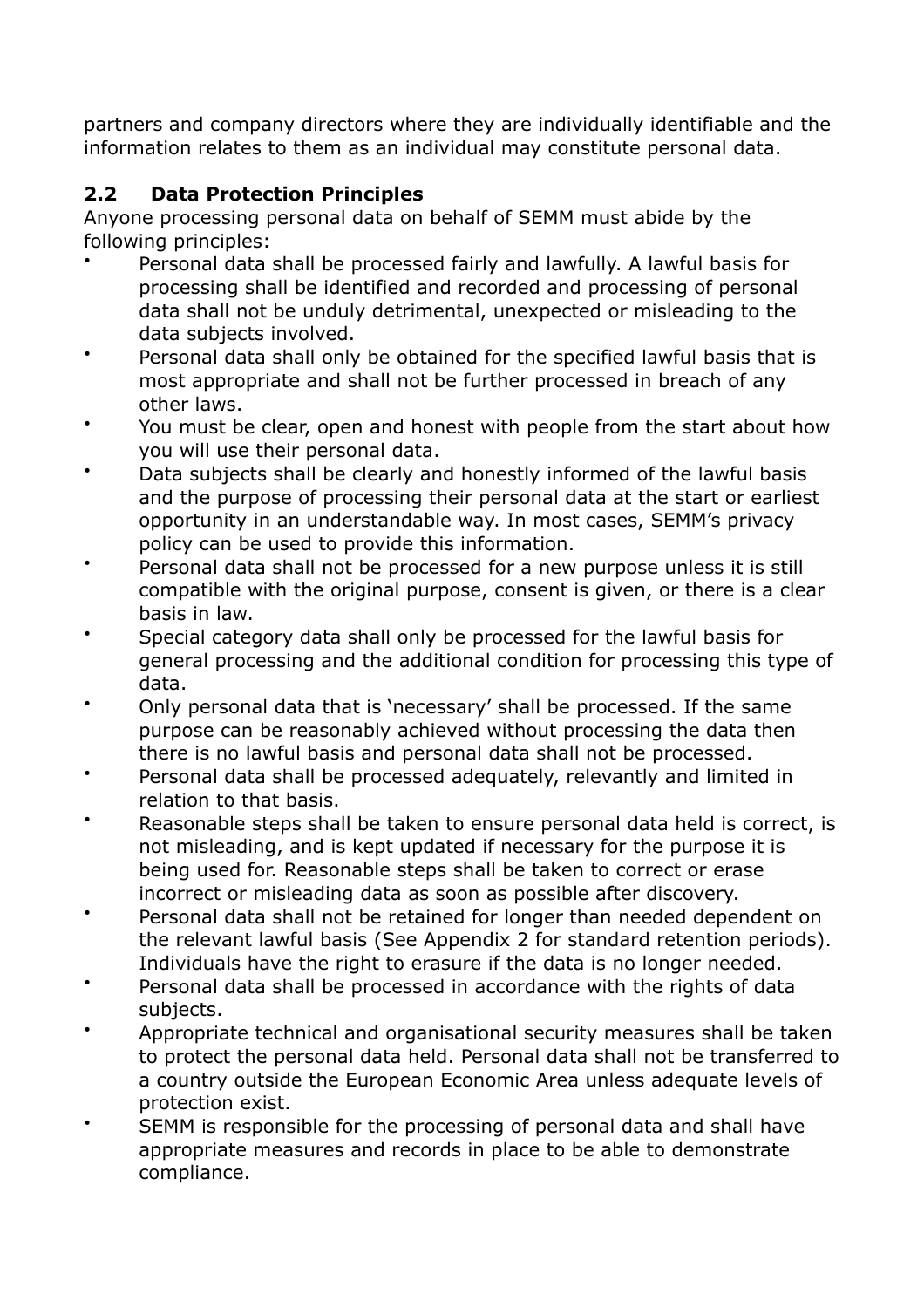The definition of processing is wide, and covers almost any action carried out on a computer, electronic device, or in written, photographic or verbal format.

The principles apply equally to data about SEMM's clients, volunteers, students, staff, and other stakeholders.

#### **3. Responsibilities of Staff**

Any staff who collect or process information about other people **must** comply with the principles and guidance set out in this Data Protection Policy. Failure to do so could result in disciplinary action, and at worst, unauthorised disclosure of sensitive personal data – whether intended or accidental – might constitute gross misconduct and could result in summary dismissal.

Please ensure you follow these guidelines, and seek advice from The DPO the CEOs if you are in any doubt as to your responsibilities.

All staff should also be familiar with SEMM's Privacy Policies and Online Safety Policy.

Some SEMM staff have been issued with IT equipment and portable devices like smartphones and laptops by SEMM for the purposes of recording and storing sensitive personal data. In these cases, staff are required to abide by this SEMM policy, but if staff are unclear as to their responsibilities, they should seek advice from the CEOs or DPO.

#### **3.1 Recording Personal or Sensitive Data**

Before processing any personal data, all staff should consider the following points:

- Do you really need to record the information?
- Have you clearly informed the data subject of how their data will be used?
- Do you have the data subject's express consent?
- Have you checked with the data subject that the data is accurate?
- Are you sure that the data is secure?
- If you do not have the data subject's consent to process, are you satisfied it is in the best interests of the person, or is there a clear basis in law to collect and retain the data?

Once the decision to record data has been made, staff must make every effort to ensure that data is accurate, kept up-to-date and not stored for longer than is necessary:

- Data should be spot-checked for accuracy, particularly when data is being handled or entered in bulk.
- Particular care should be taken with sensitive data obtained from third parties to ensure it is factual and not opinion, i.e. not from the data subject and not from within SEMM.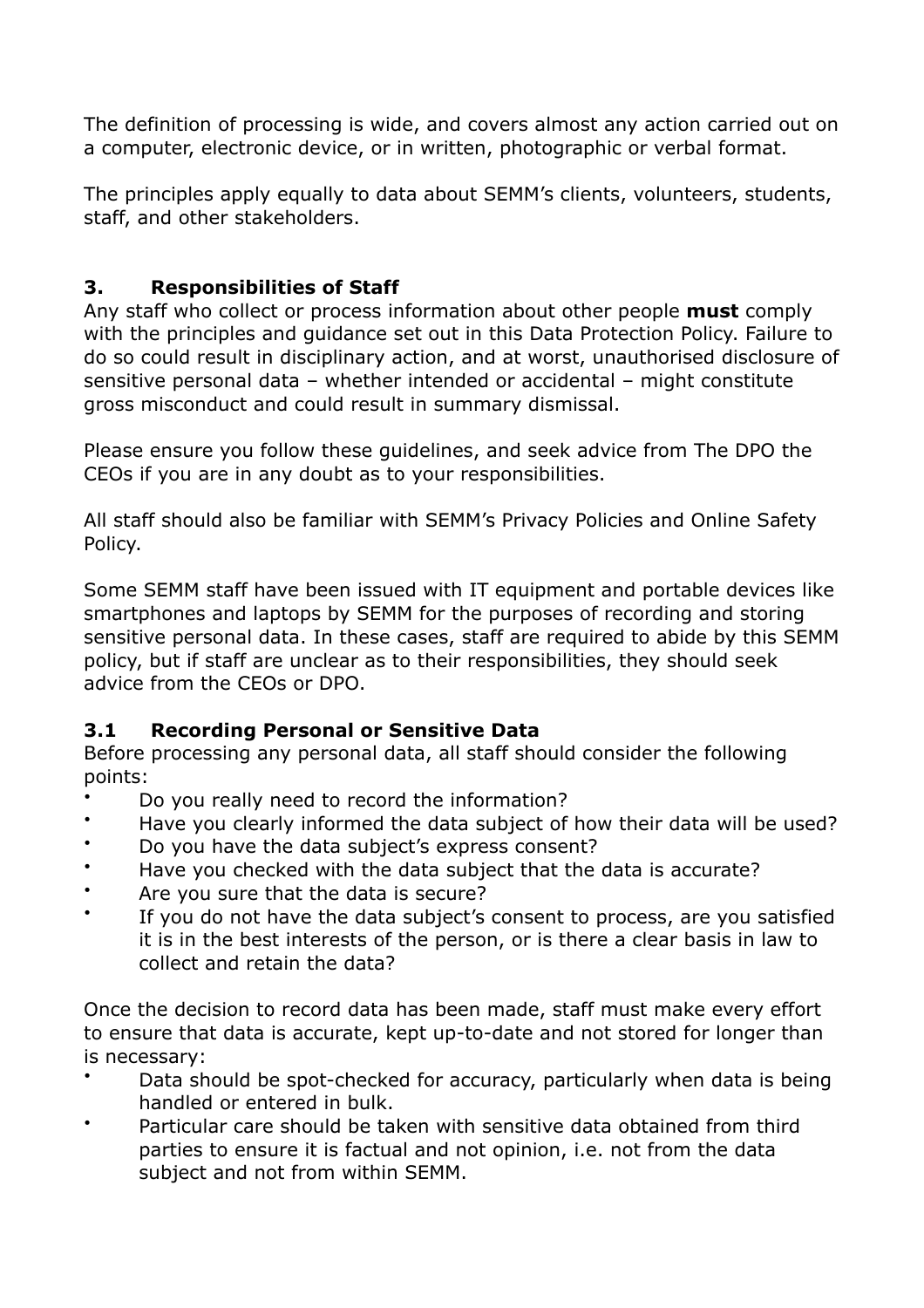- Only sufficient data to enable SEMM to perform its functions should be held.
- Conversely, no less should be held than is necessary to avoid a misleading impression being given.
- Managers should carry out periodic spot-checks to make sure that data being stored is still relevant and necessary.
- Regular checks should be carried out to ensure data is securely disposed of in line with Appendix 2 – Retention Guidelines.
- Data held must be relevant to the lawful basis for which it is held.

# **3.2 Keeping Data Secure**

The main points to remember to ensure that data is kept secure are:

- Ensure that computer hardware is sited in a secure location.
- Data must be stored on SEMM devices or approved ICT systems such as Arbor or GoogleDrive and not on personal devices.
- Never leave electronic or paper data open or visible when you leave your desk, especially in public areas.
- There must be a clear purpose for sharing data and the data must be limited to what is actually required. Reasonable steps must be taken to ensure the data is only shared with the appropriate individuals.
- Always mark confidential information 'private and confidential for addressee only', and only send it to a named person who you know is entitled to receive it.
- Always use a secure email address where possible; never email confidential information to generic or shared email addresses such as 'enquiry@...'.
- Always check before forwarding emails or replying to all that everyone in the address list is entitled to receive the information being sent and only send information that is necessary to the purpose of the email.
- When sending an email to a group of people, use the Bcc box everyone's email addresses remain confidential.
- If sending sensitive or personal information by post, check beforehand that you have the correct addressee and send it to that named person, instead of a generic address and mark the envelope 'Addressee Only, Private and Confidential' and add a return address.
- Always be aware of your environment when verbally sharing confidential information, who needs to know the information? Who else is present in the building and can see/hear information?
- Always politely challenge strangers encountered in the bases.
- Take proper care with passwords that give you access to devices and IT systems.
- Confidential waste must be disposed of securely. Certification confirming safe disposal is required whenever any hardware and software is disposed of. Hardcopy information must be cross shredded.
- Keep files locked in secure cabinets when not in use.
- Due to student files containing a large volume of personal data, these should not be sent through normal mail. If a file needs to be sent to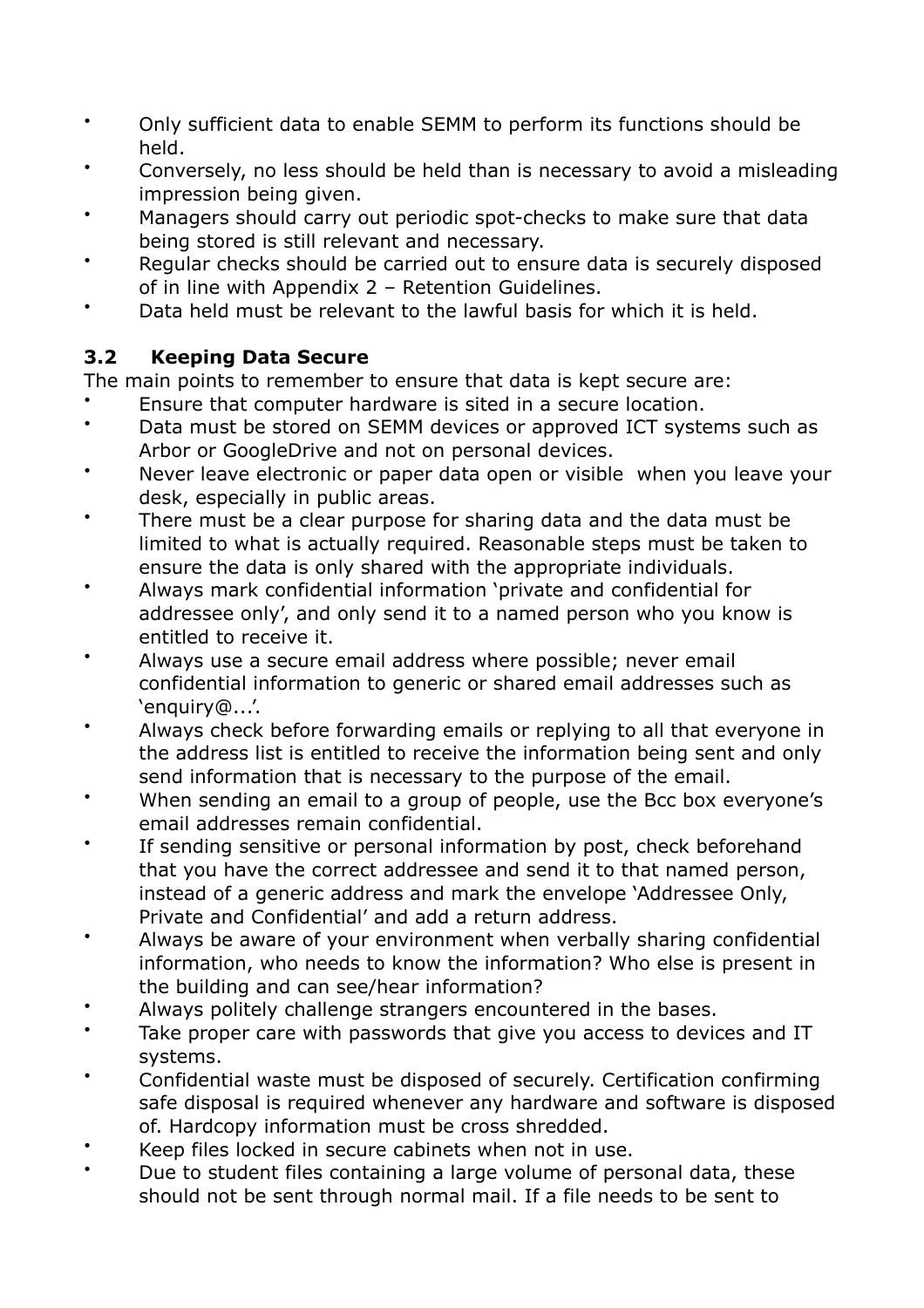another SEMM base this should be done electronically via a SEMM email addresses.

- If you receive a telephone request for confidential personal information but you do not recognise the caller, do not give the information immediately. Check that the caller is someone who is entitled to the information and that any telephone number you are given by the caller is correct according to your records then call back with the requested information. If you are unable to confirm the identity of the caller speak to your Line Manager or a member of the SLT before providing any information.
- If you are dealing with someone who is not personally known to you who makes a valid request for information in person, ask him or her to produce some evidence of identity before giving out the information, and remember to get the consent of the data subject.
- When providing data subjects with a copy of information, ensure it is marked 'Copy' using an ink stamp or electronic watermark.
- If in doubt about whether or not to give out information  $-$  including to bodies such as the police and HM Revenue & Customs - please consult the CEOs or DPO immediately, and always before disclosing data.

Please note that unauthorised disclosure will usually be a disciplinary matter and may be considered gross misconduct in some cases.

#### **3.3 Handling Data away from SEMM Premises**

It is understood that staff may need to access sensitive data away from SEMM premises e.g. when working from home or attending meetings. Reasonable steps must be taken to keep sensitive data secure and it should not be left in cars or be visible to others (e.g. when on public transport). If sensitive data is lost or compromised, this must be reported to the CEO immediately. SEMM has a responsibility to report a data breach to the ICO within 72 hours of becoming aware of it.

# **3.4 Sharing Personal Data within SEMM**

Personal data should only be shared with other SEMM departments on a "need to know" basis, i.e. when it is needed for others to fulfil their official duties safely and effectively. Only the minimum amount of data required should be shared and information should be encrypted, anonymised or pseudonymised. Always send emails via SEMM's internal email system i.e. from one SEMM email address to another SEMM email address. If information is password protected, tell the recipient the password via telephone, do not send passwords in the same or subsequent emails. If sharing information verbally, make sure you are in a private area where you cannot be overheard by people who are not entitled to the information.

#### **3.5 Review and Disposal of Data**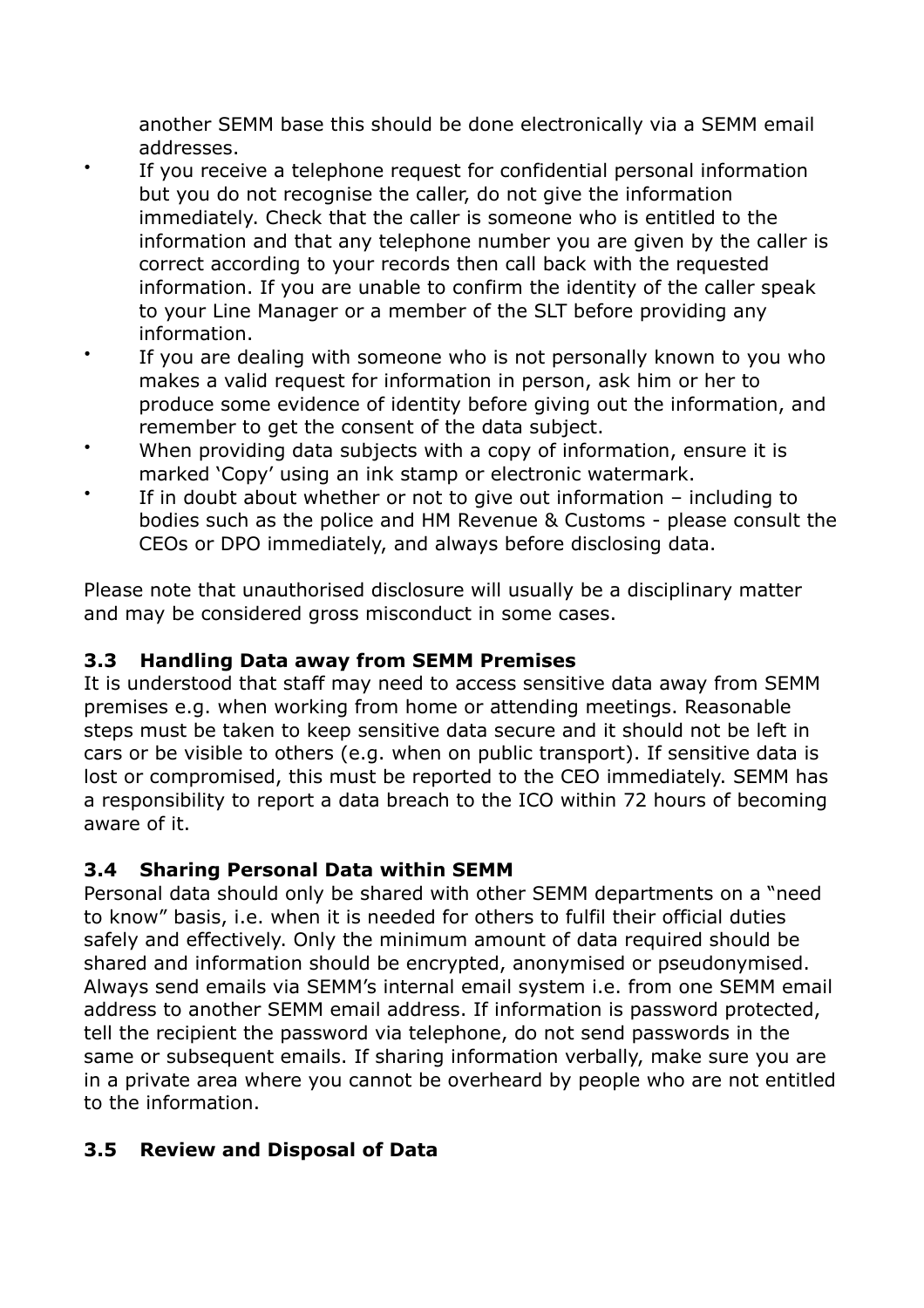Once the need to store data has passed, data should be securely destroyed. Managers are responsible for the periodical and annual review of data held by their departments to ensure it is still required by lawful bases.

Confidential waste must be disposed of securely with certification confirming secure disposal of any hardware and software. Hardcopy information should be cross shredded.

Statutory requirements to retain data must be observed. SEMM's data retention guidelines are listed in Appendix 2.

# **3.6 Data Protection Impact Assessments**

A Data Protection Impact Assessment (DPIA) is a process to help identify and minimise data protection risks of a project. SEMM must complete a DPIA for processing that is likely to result in a high risk to individuals. It's also good practice to complete a DPIA for any other major project which requires the processing of personal data.

A DPIA must:

- Describe the nature, scope, context and purposes of the processing;
- Assess necessity, proportionality and compliance measures;
- Identify and assess risks to individuals; and
- Identify any additional measures to mitigate those risks.

The DPO must be informed of all DPIAs and they must be approved at Senior Management level before projects can commence. If you are unsure whether or not a DPIA is necessary, contact the DPO before proceeding with any new project.

SEMM will consult the Information Commissioners Office before starting any processing where a high risk that cannot be mitigated is identified.

# **4. Personal information access rights**

The fundamental principle underlying the UK GDPR and Data Protection Act 2018 is that people should be able to know what is recorded about them. Most of the material which an individual sees on their file should already be familiar to them, since good practice will mean that records, work plans, and contracts would be shared at the time they are made.

The UK GDPR provides the following rights for individuals:

- The right to be informed
- The right of access
- The right to rectification
- The right to erasure
- The right to restrict processing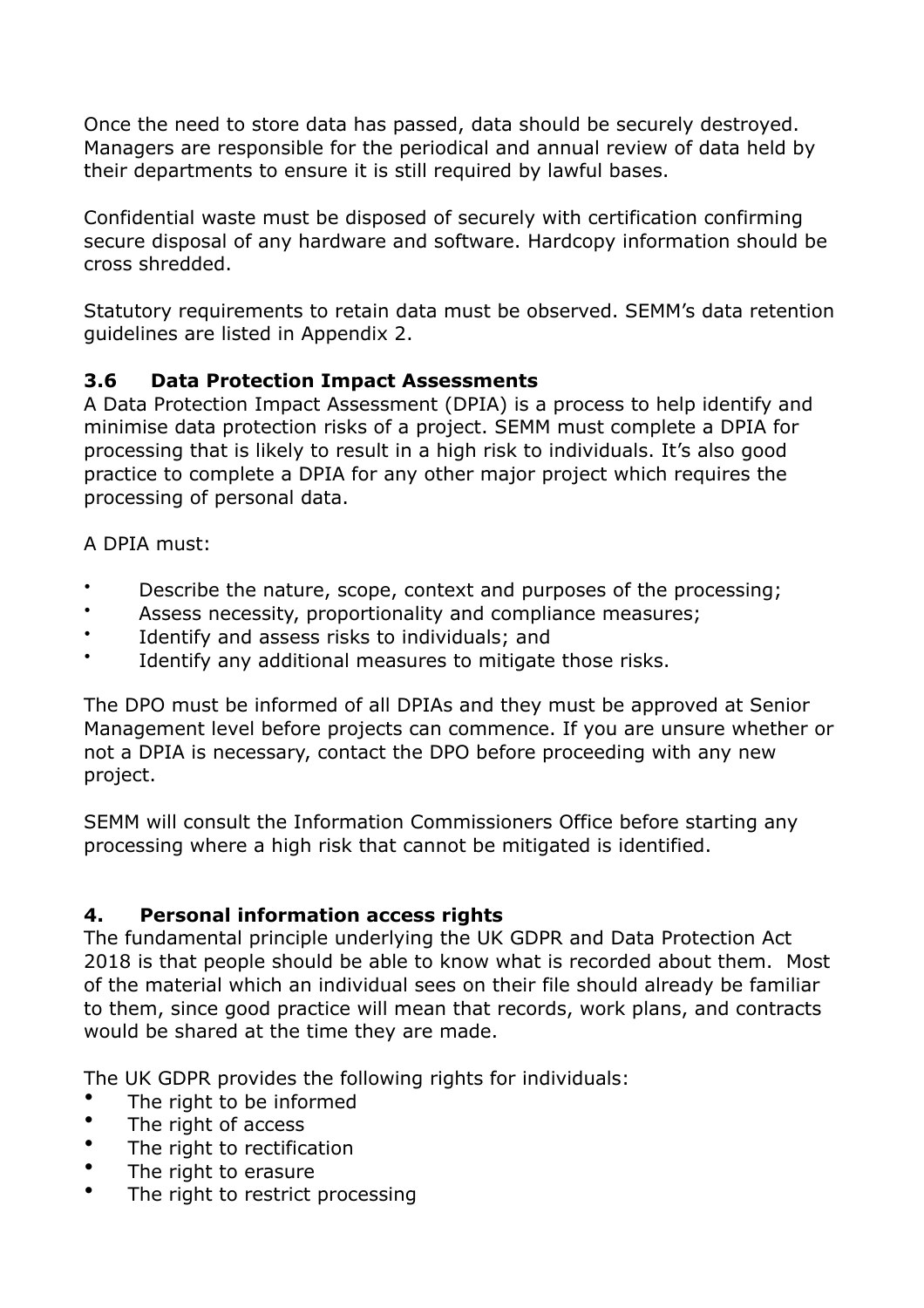- The right to data portability
- The right to object
- Rights in relation to automated decision making and profiling.

The UK GDPR does not specify how to make a valid request, therefore, an individual can make a subject access request verbally, electronically or in writing. It can also be made to any part of the organisation (including by social media) and does not have to be to a specific person or contact point. A request does not have to include the phrase 'subject access request' or mention of the UK GDPR, as long as it is clear that the individual is asking for their own personal data and it is not just a routine enquiry, this constitutes a **subject access request** (SAR). All SARs must be handled using the formal procedure outlined in 4.2. If you are unsure if a request is constitutes as a SAR, speak to your line manager immediately.

Routine requests for information are usually concerned with individual items of data held on a computer system, or with information held on manual files. Enquiries of this nature are not SARs as defined by UK GDPR or the Data Protection Act.

Staff who handle personal data on a day-to-day basis should be able to distinguish a routine enquiry from a formal SAR, but must consult the DPO or CEOs immediately if there is any doubt.

#### **4.1 Exclusions and limits to access**

As stated above, SEMM aims to be transparent in its dealings with all stakeholders, and as a general principle will operate an open file policy which gives people free access to their records. However, some restrictions do apply, and staff should follow these guidelines:

- a) Do not disclose personal information about an individual that includes information about a third person, without the consent of that third person.
- b) Do not disclose personal information about an individual that would identify a third person as its source, without the consent of that third person.
- c) Consider whether disclosure is likely to result in serious harm to the data subject or to some other person. In such circumstances, access may be refused but the decision to withhold information for this reason may only be taken with the agreement of the CEOs (in conjunction with senior colleagues or a medical adviser if this is considered necessary at the time of the request for access).
- d) Information may be excluded if it is held for the purpose of prevention or detection of crime, or the apprehension of or prosecution of an offender.
- e) Information can be withheld if it is a necessary and proportionate measure to safeguard public security and interests, in particular economic or financial interests; public health and security; the protection of judicial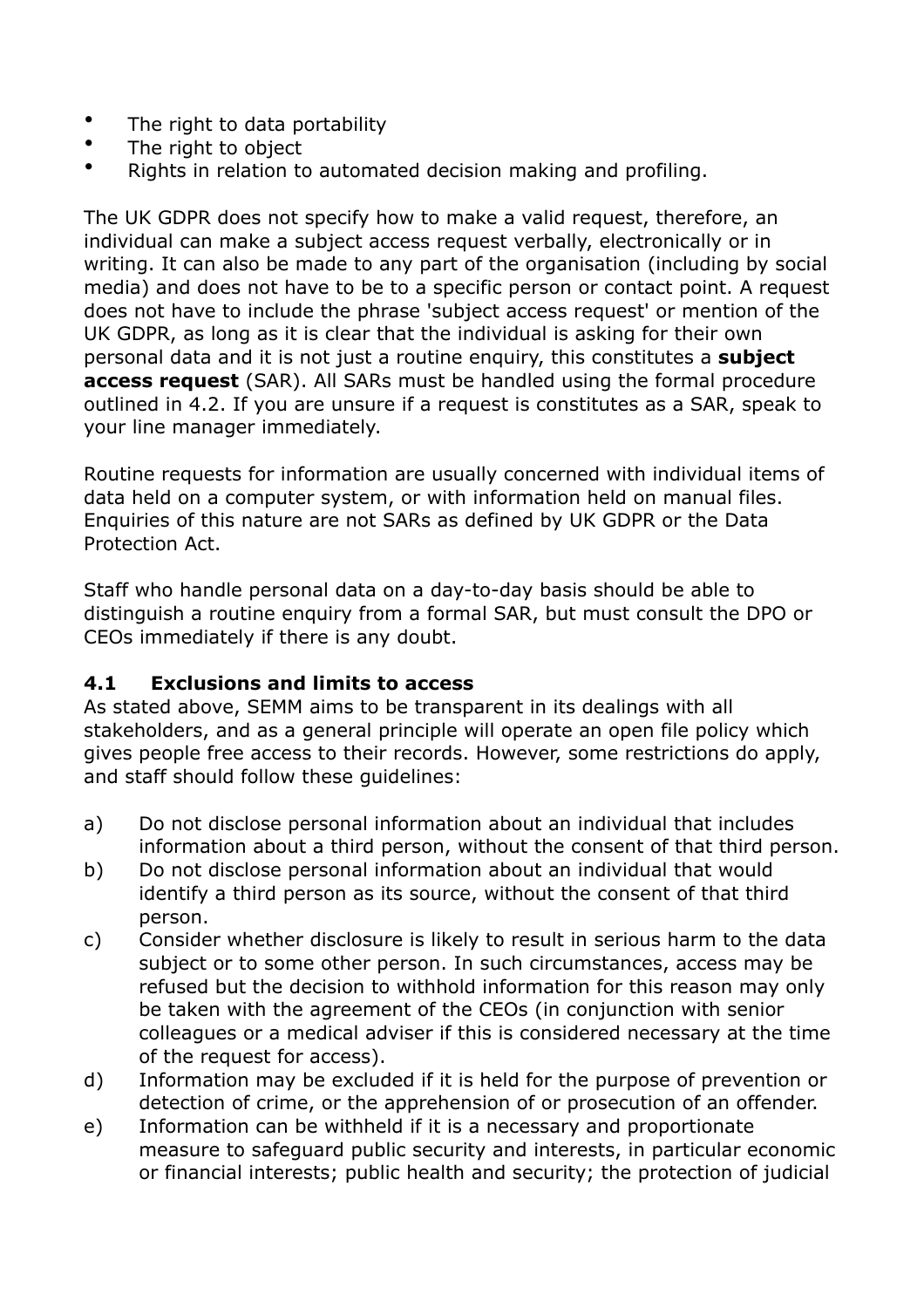independence and proceedings; the protection of the individual, or the rights and freedoms of others; or the enforcement of civil law matters.

- f) Any legal advice obtained about a data subject must not be disclosed without the agreement of the CEOs.
- g) Children have the same rights as adults over their personal data, which they can exercise as long as they are competent to do so. Where a child is not considered to be competent, an adult with parental responsibility may usually exercise the child's data protection rights on their behalf. In the case of children, the CEOs must be consulted and will decide if the child making the request for access understands the nature of the request. This will not be determined solely by the age of the child. If the child does not understand, the parent is entitled to make the request, and access will only be granted if SEMM is satisfied that the application is made in the child's best interests.
- h) Where applications are made on behalf of people suffering from a mental disorder who are deemed to lack mental capacity by a person acting under the order of the court of protection or in the terms of an enduring or Lasting Power of Attorney, or appointed as a Deputy by the court, staff should pass the request to the CEOs.

# **4.2 Procedure for Handling Formal SARs**

If a formal SAR is received, or if someone asks to make a SAR, the name and address of the applicant should be forwarded to the CEOs, or their authorised deputy, who will deal with the request. All requests must be provided free of charge and within one month of the request subject to applicable exemptions.

The CEOs/authorised deputy must then:

- Confirm the data subject's identity, or that the person making the request has authority to act on behalf of the data subject. If requesting further information to confirm identity, it is important that only the information that is necessary to make the confirmation is requested, and the individual must be informed as soon as possible that more information from them to confirm their identity is needed before responding to their request. The period for responding to the request begins when the additional information has been received.
- Contact third parties where appropriate to seek their agreement.
- Check the files to determine which material is excluded (see 'Exclusions and Limits to access' above), and that the consent of third parties has actually been obtained.
- Request any additional information that might be needed to respond to the SAR. For example, emails sent by staff with regards to the data subject.
- Ask the appropriate SEMM data user (staff member) to search for and extract the information from the storage or filing systems, and send a copy of that information to the CEOs for despatch to the enquirer.
- Make appropriate arrangements if literacy problems exist or transcription into a different format (e.g. Braille or large print) is required. If an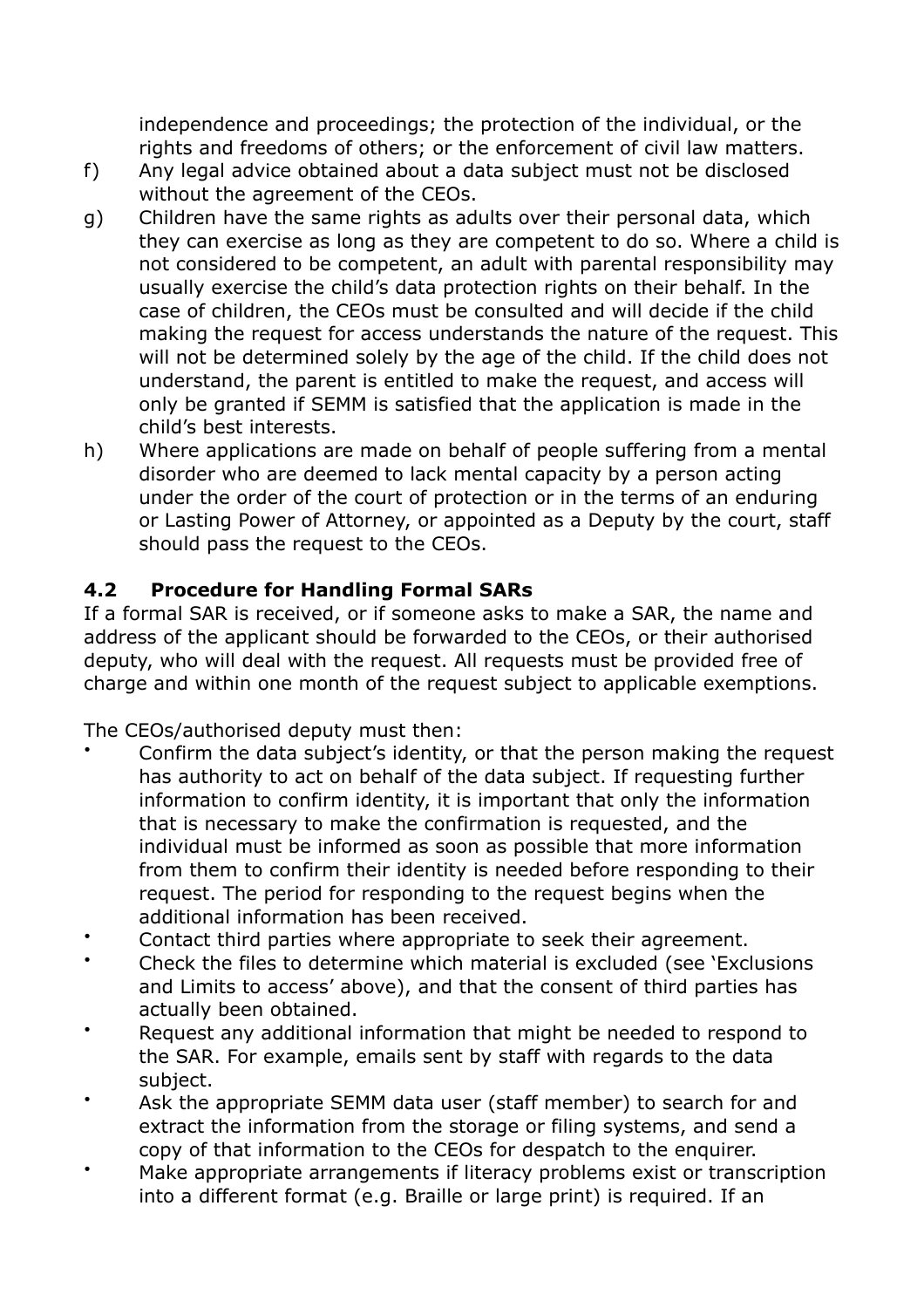individual makes a request electronically, you should provide the information in a commonly used electronic format, unless the individual requests otherwise. SEMM must also ensure that the information can be understood; for example, if any codes or acronyms are used, their meaning should be explained.

- Ensure original files are not taken away from SEMM's premises.
- Respond to the SAR no later than one month after receiving it.
- If access is refused, the CEOs will write giving the reasons without undue delay and within one month of receipt of the request, informing the individual about the reasons for not taking action; their right to make a complaint to the ICO or another supervisory authority; and their ability to seek to enforce this right through a judicial remedy.

It is **illegal** to alter any data held because an access request has been received.

#### **4.3 Handling Fees**

In most cases, a fee cannot be charged to comply with a subject access request.

However, where the request is manifestly unfounded or excessive a "reasonable fee" for the administrative costs of complying with the request may be charged, but the decision to charge a fee must be justified.

The reasonable fee will be based on the administrative costs of complying with the request. If a fee is charged the individual will be contacted promptly to inform them of the reasons for charging a fee; their right to make a complaint to the ICO or another supervisory authority; and their ability to seek to enforce this right through a judicial remedy. SEMM does not need to comply with the request until the fee has been received.

Employees will not be charged for access to their pay or personnel data under any circumstances.

#### **4.4 Follow-up Queries and Complaints**

Any queries or complaints that a data subject might make because of inspecting the data held about them will be dealt with by the CEOs on behalf of SEMM.

#### **4.5 Amendment of Data Following Data Subject Access**

If personal data is found to be incorrect or misleading, SEMM will take reasonable steps to correct or erase it as soon as possible.

The UK GDPR includes a right for individuals to have inaccurate personal data rectified, or completed if it is incomplete. If an individual makes a request for rectification verbally or in writing, SEMM will respond to this request within one calendar month.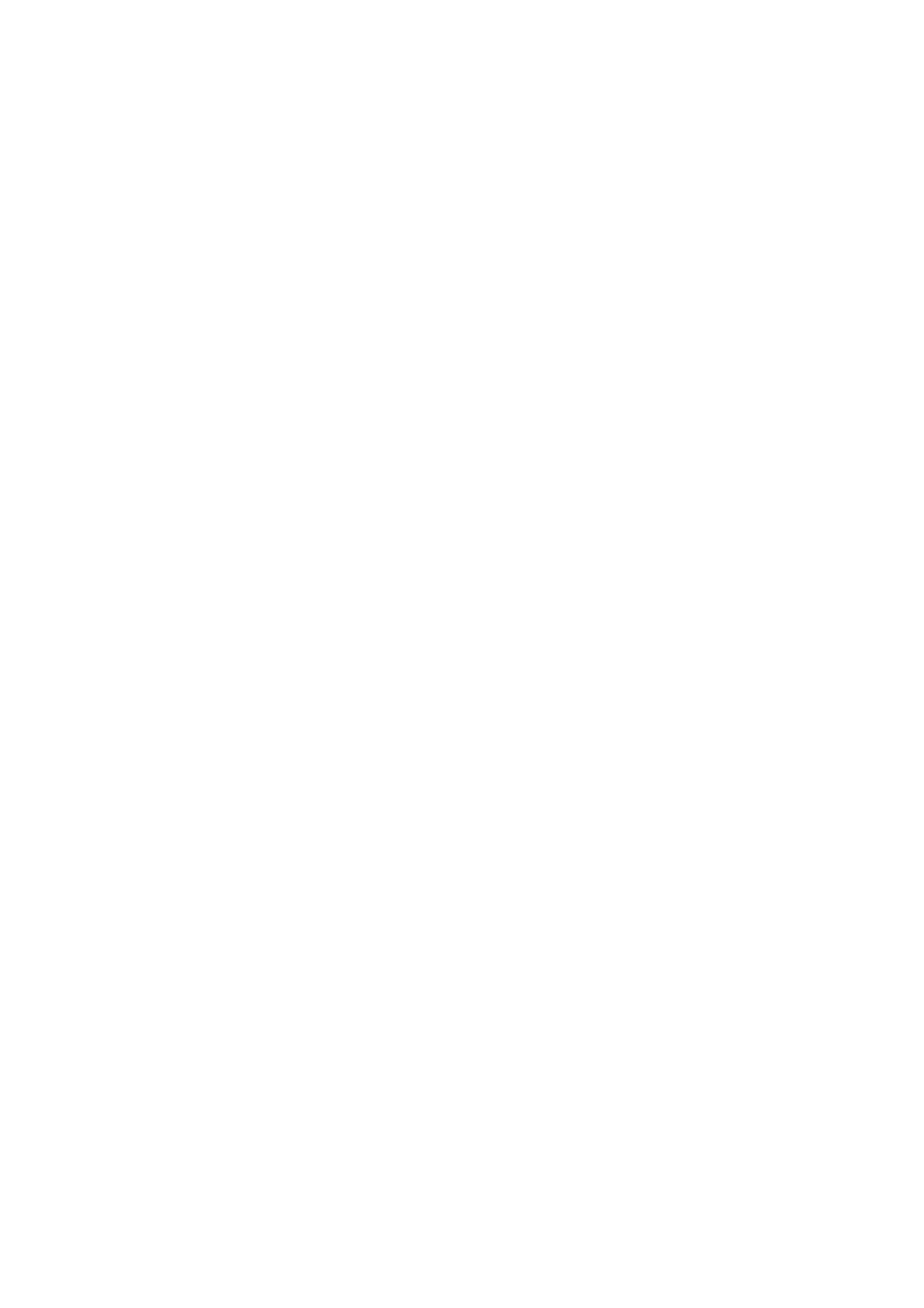# **Appendix 1**

SEMM is registered with the Information Commissioners Office to process sensitive personal data, and our registration covers two work areas:

#### **1. Staff administration**

Data classes are: personal details, education and training, employment, financial, physical or mental health or condition, racial or ethnic origin, religious or other beliefs, and trade union membership.

Data subjects are: staff, volunteers, agency workers, temporary or casual workers; relatives, guardians and associates of the data subject; complainants, correspondents and enquirers.

#### **2. Administration of student records**

Data classes are: personal details, family lifestyle and social circumstances, financial details, goods or services provided, and membership.

Data subjects are: students.

For any queries about the full content of SEMM's data processing registration, please contact the CEO.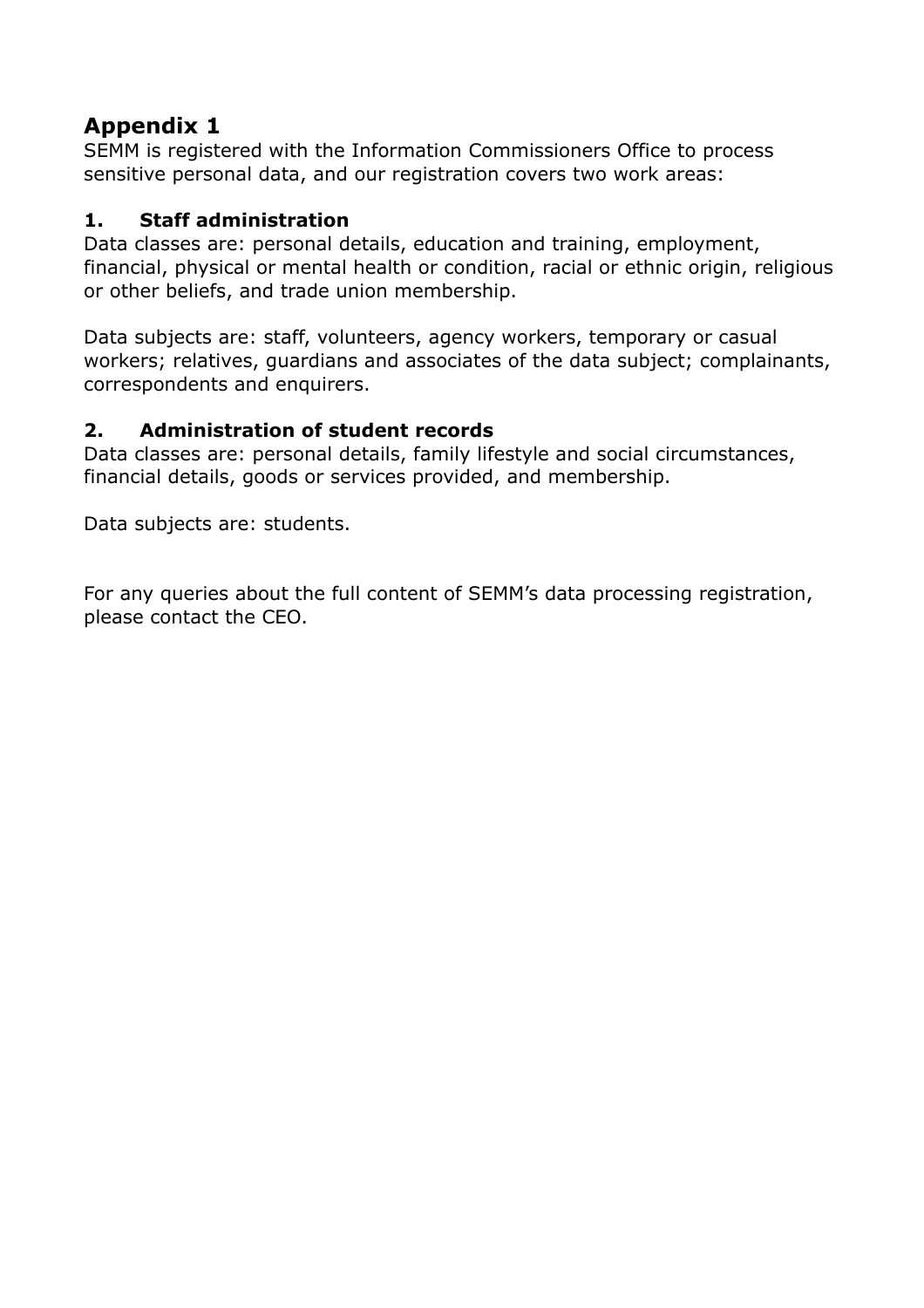# **Appendix 2**

# **Guidelines for Minimum Retention Time for Documents**

| <b>Type of Data</b>                                                                                                                     | <b>Retention Period</b>                             | <b>Reason for Retention</b>                                                                                                                                     |
|-----------------------------------------------------------------------------------------------------------------------------------------|-----------------------------------------------------|-----------------------------------------------------------------------------------------------------------------------------------------------------------------|
| <b>HR</b>                                                                                                                               |                                                     |                                                                                                                                                                 |
| Personnel Files; training<br>records; notes of<br>grievance and disciplinary<br>hearings                                                | 3 years from the end<br>of employment               | Provision of references<br>and limitation period for<br>litigation                                                                                              |
| <b>Staff Application forms;</b><br>interview notes                                                                                      | 6 months from the<br>date of the<br>interviews      | Limitation period for<br>litigation                                                                                                                             |
| Facts relating to<br>redundancies (less than<br>20)                                                                                     | 4 months from the<br>date of redundancies           | Limitation period for<br>litigation                                                                                                                             |
| Facts relating to<br>redundancies (20 or more)                                                                                          | 6 months from the<br>date of redundancies           | Limitation period for<br>litigation                                                                                                                             |
| <b>DBS</b>                                                                                                                              | 6 months from the<br>date of certificate<br>receipt | Proof of suitability to<br>work with vulnerable<br>adults and children                                                                                          |
| <b>Health Records</b>                                                                                                                   | During Employment                                   | Management of Health<br>and Safety at Work<br>Regulations                                                                                                       |
| <b>Health Records where</b><br>reason for termination of<br>employment is concerned<br>with health, including<br>stress-related illness | 3 years                                             | Limitation period for<br>personal injury claims                                                                                                                 |
| Wages and salary records,<br>expense accounts/records,<br>overtime records/<br>authoristation                                           | 6 years plus the<br>current year                    | <b>Taxes Management Act</b><br><b>Income Tax</b><br>(Employment)<br>Regulations 1993<br>National Minimum Wage<br>Act 1998, The Working<br>Time Regulations 1998 |
| Redundancy details,<br>calculation of payments,<br>refunds, notifications to<br>the Secretary of State                                  | 6 years after<br>employment has<br>ceased           | Data Protection Act                                                                                                                                             |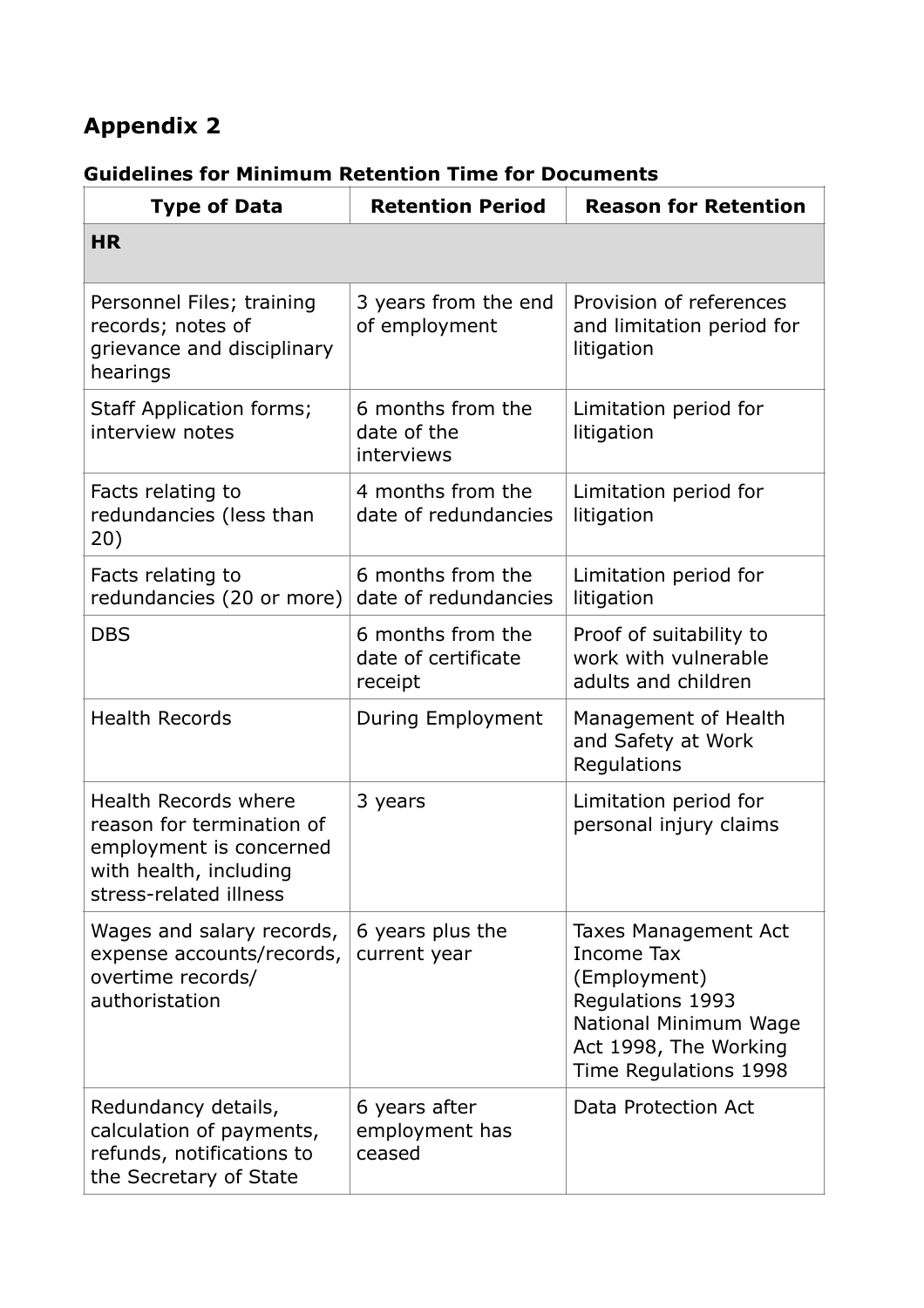| <b>Type of Data</b>                                                                                    | <b>Retention Period</b>                                                                                                    | <b>Reason for Retention</b>                                                                                                                                                                                                                         |
|--------------------------------------------------------------------------------------------------------|----------------------------------------------------------------------------------------------------------------------------|-----------------------------------------------------------------------------------------------------------------------------------------------------------------------------------------------------------------------------------------------------|
| Staff personnel charts                                                                                 | 6 years after<br>employment has<br>ceased (records for<br>key executives may<br>be kept longer for<br>historical purposes) | Limitation Act 1980                                                                                                                                                                                                                                 |
| Applications for jobs -<br>where the candidate was<br>unsuccessful                                     | 6 months after<br>notifying the<br>unsuccessful<br>candidate                                                               | <b>Discrimination Acts 975</b><br>and 1986 and Race<br>Relations Act 1976<br>recommend 6 months.<br>One year limitation for<br>defamation actions under<br><b>Limitations Act</b>                                                                   |
| <b>Statutory Maternity</b><br>[paternity] Pay records<br>and calculations or other<br>medical evidence | 3 years after the end<br>of the tax year in<br>which the maternity<br>period ends                                          | <b>Statutory Maternity Pay</b><br>(General) Regulations<br>1986                                                                                                                                                                                     |
| Sickness records                                                                                       | 3 years after the end<br>of each tax year for<br><b>Statutory Sick Pay</b><br>purposes                                     | <b>Statutory Sick Pay</b><br>(General) Regulations<br>1982                                                                                                                                                                                          |
| Health & Safety records                                                                                | 3 years for general<br>records.<br>Permanently for<br>records relating to<br>hazardous<br>substances                       | Personal injury actions<br>must generally be<br>commenced within three<br>years of injury. However<br>industrial injuries not<br>capable of detection<br>within that period (i.e.<br>Asbestos) the time period<br>may be substantially<br>extended. |
| <b>Volunteers</b>                                                                                      |                                                                                                                            |                                                                                                                                                                                                                                                     |
| Application forms,<br>references, and associated<br>documents.                                         | 3 years                                                                                                                    | So that references can be<br>given if needed.                                                                                                                                                                                                       |
| <b>Health &amp; Safety</b>                                                                             |                                                                                                                            |                                                                                                                                                                                                                                                     |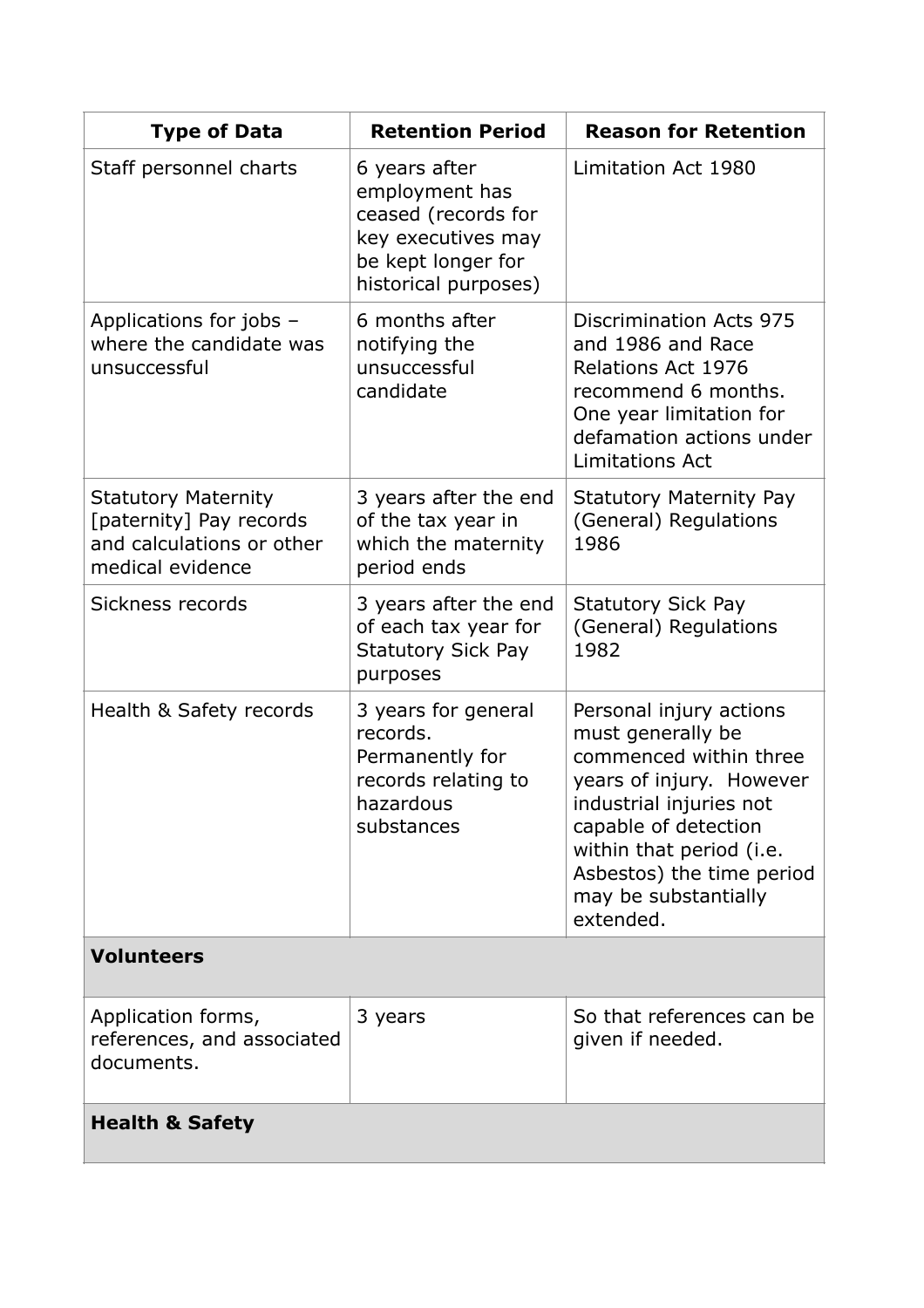| <b>Type of Data</b>                                                                                                                                                                | <b>Retention Period</b>                                            | <b>Reason for Retention</b>                                                                             |
|------------------------------------------------------------------------------------------------------------------------------------------------------------------------------------|--------------------------------------------------------------------|---------------------------------------------------------------------------------------------------------|
| Medical Records kept by<br>reason of the Control of<br>Substances Hazardous to<br>Health                                                                                           | 40 years                                                           | <b>COSHH Regulations 1994</b>                                                                           |
| Accident Books, Records<br>and reports of accidents.                                                                                                                               | 3 years after the<br>date of the last entry                        | RIDDOR 1985                                                                                             |
| Hazardous substances:<br>disposal of heavy<br>materials and radioactive<br>sources                                                                                                 | Permanently                                                        | Data Protection Act                                                                                     |
| Records of major<br>refurbishments,<br>warranties, planning<br>consents, design<br>documents, final health<br>and safety files                                                     | 13 years for actions<br>against contractors<br>etc.                | Data Protection Act                                                                                     |
| Records of tests and<br>examinations of control<br>systems and protective<br>equipment under the<br><b>Control of Substances</b><br><b>Hazardous to Health</b><br>Regulations 1999 | 5 years from the<br>date on which the<br>tests were carried<br>out | <b>Control of Substances</b><br><b>Hazardous to Health</b><br>Regulations 1999<br>(COSHH) (SI 1999/437) |
| Medical Records and<br>details of biological tests<br>under the Control of Lead<br>at Work Regulations 1998                                                                        | 40 years from the<br>date of the last entry                        | Control of Lead at Work<br>Regulations 1998(SI<br>1998/543)                                             |
| Medical records as<br>specified by the Control of<br>Substances Hazardous to<br>Health Regulations 1999                                                                            | 40 years from the<br>date of the last entry                        | <b>Control of Substances</b><br><b>Hazardous to Health</b><br>Regulations 1999<br>(COSHH) (SI 1999/437) |
| <b>Finance</b>                                                                                                                                                                     |                                                                    |                                                                                                         |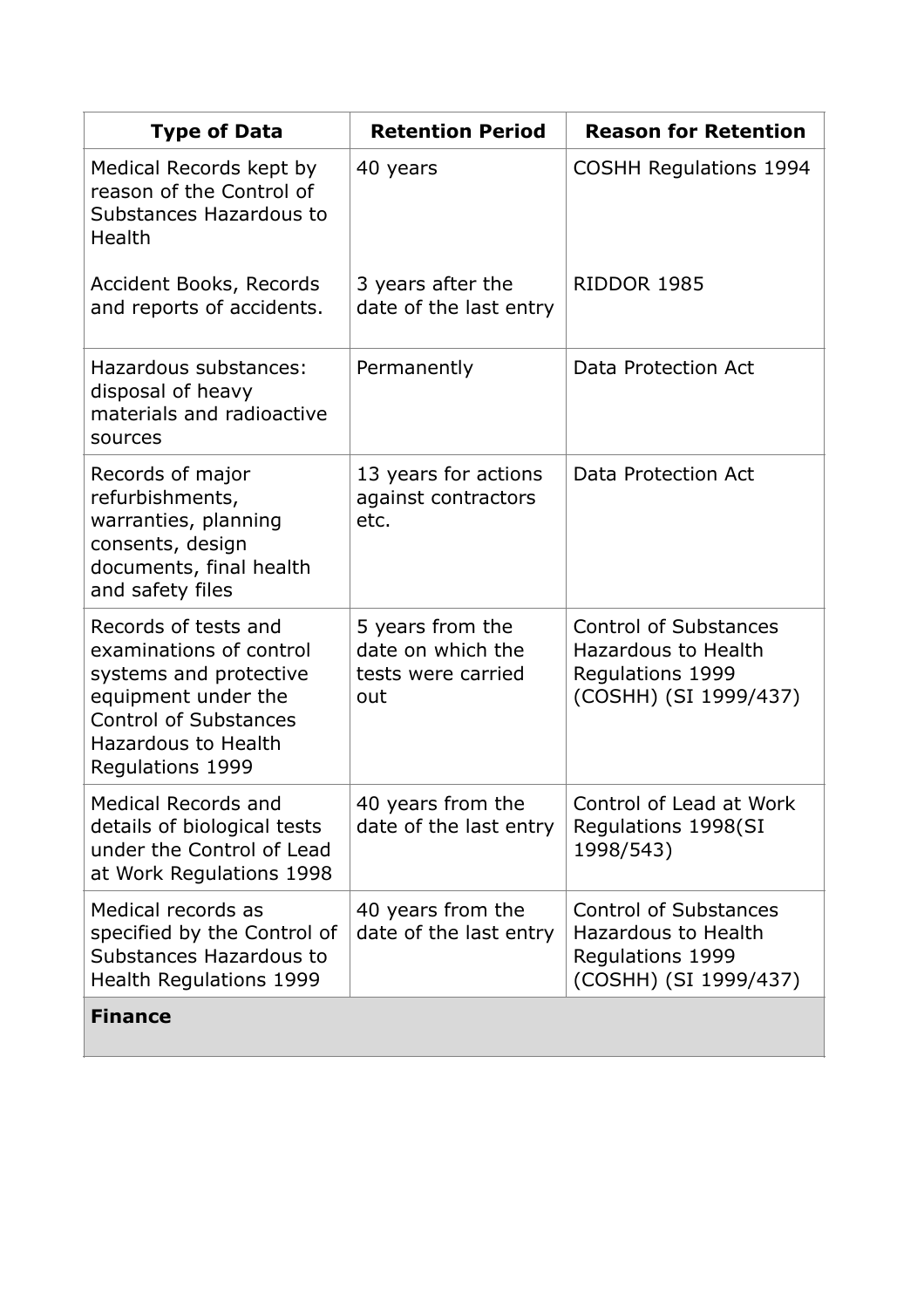| <b>Type of Data</b>                                                                                                                                                                                         | <b>Retention Period</b>                                                                                                     | <b>Reason for Retention</b>                    |
|-------------------------------------------------------------------------------------------------------------------------------------------------------------------------------------------------------------|-----------------------------------------------------------------------------------------------------------------------------|------------------------------------------------|
| Bank paying in<br>counterfoils; bank<br>statements; remittance<br>advices; correspondence<br>re donations; bank<br>reconciliations;<br>instructions to banks                                                | 6 six years from the<br>end of the financial<br>year in which the<br>transaction was<br>made                                | <b>Companies Act/Charities</b><br>Act          |
| Receipts cash book; sales<br>ledger                                                                                                                                                                         | 10 years                                                                                                                    | Companies Act/Charities<br>Act and HMRC        |
| Payments cash book or<br>record of payments made;<br>purchase ledger; invoice -<br>revenue; petty cash<br>records                                                                                           | 6 years from the end<br>of the financial year<br>in which the<br>transaction was<br>made                                    | <b>Companies Act/Charities</b><br>Act and HMRC |
| Purchase invoice - capital<br>item                                                                                                                                                                          | 10 years                                                                                                                    | <b>Companies Act/Charities</b><br>Act and HMRC |
| Management accounts                                                                                                                                                                                         | 6 years                                                                                                                     |                                                |
| Annual accounts and<br>annual review                                                                                                                                                                        | Permanently                                                                                                                 | Data Protection Act                            |
| <b>Investment certificates</b>                                                                                                                                                                              | Permanently                                                                                                                 | Companies Act, charities<br>Act, commercial    |
| Investment ledger; fixed<br>assets register                                                                                                                                                                 | Permanently                                                                                                                 | Companies Act, charities<br>Act, commercial    |
| Deeds of title                                                                                                                                                                                              | Permanently or until<br>property is disposed<br>of (copy of title<br>deeds should be kept<br>for 6 years after<br>disposal) | Data Protection Act                            |
| Leases                                                                                                                                                                                                      | 15 years after expiry                                                                                                       | Limitations Act 1960                           |
| Final plans, designs and<br>drawings of the building,<br>planning consents,<br>building certifications,<br>collateral warranties,<br>records of historical<br>interest and final health<br>and safety file. | Permanently or until<br>6 years after<br>property is disposed<br>οf                                                         | Data Protection Act                            |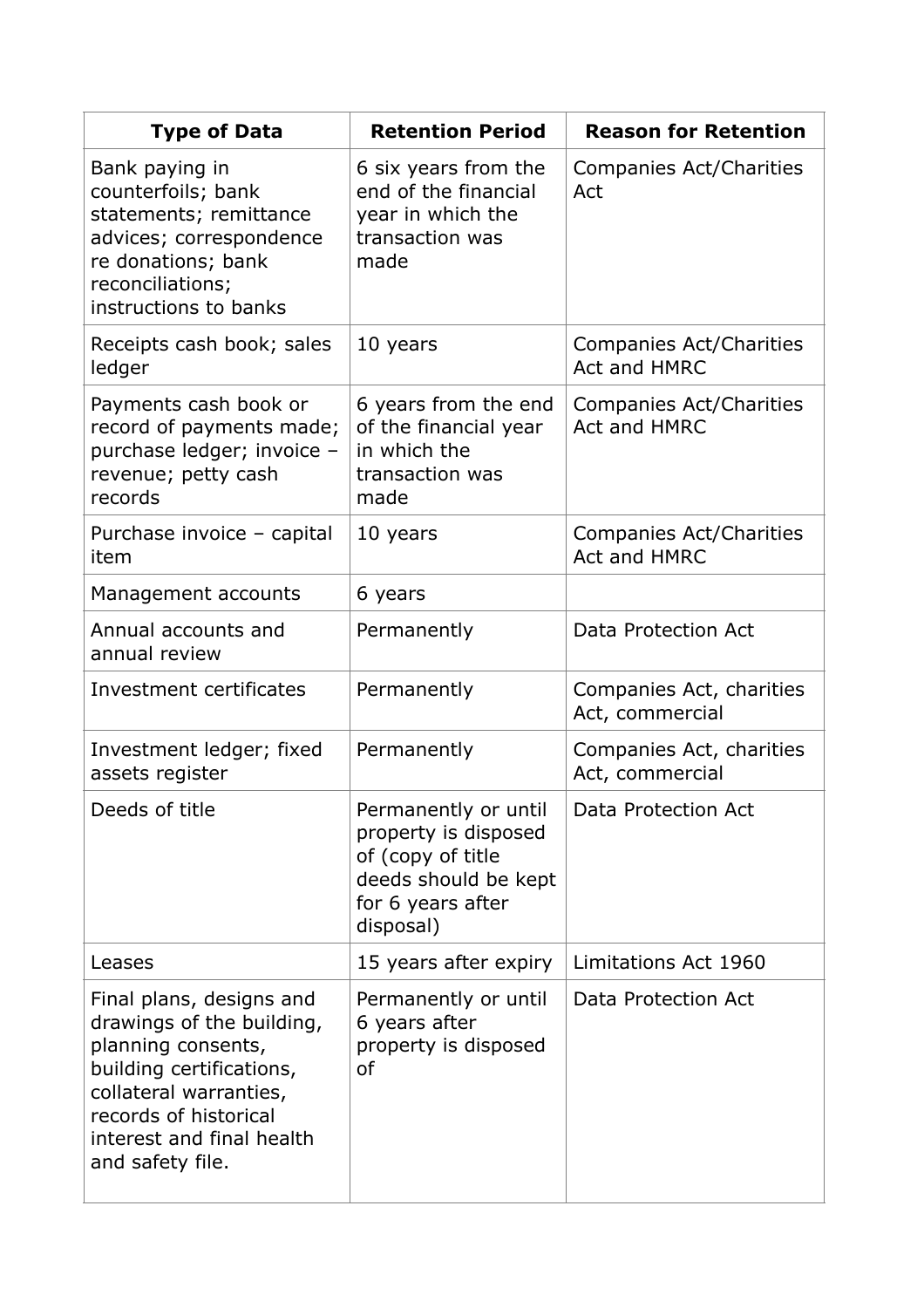| <b>Type of Data</b>                                                                                                                                                                                                                                                                                                        | <b>Retention Period</b>                                                          | <b>Reason for Retention</b>                                       |
|----------------------------------------------------------------------------------------------------------------------------------------------------------------------------------------------------------------------------------------------------------------------------------------------------------------------------|----------------------------------------------------------------------------------|-------------------------------------------------------------------|
| <b>Payroll</b>                                                                                                                                                                                                                                                                                                             |                                                                                  |                                                                   |
| Income Tax and NI<br>returns; correspondence<br>with Tax Office                                                                                                                                                                                                                                                            | 3 years after the end<br>of the financial year<br>to which the records<br>relate | Income Tax<br>(Employment)<br>Regulations 1993                    |
| <b>Statutory Sick Pay records</b><br>and calculations                                                                                                                                                                                                                                                                      | 3 years after the end<br>of the financial year<br>to which the records<br>relate | <b>Statutory Sick Pay</b><br>(General) Regulations<br>1982        |
| Wages and salary records                                                                                                                                                                                                                                                                                                   | 6 years from the last<br>date of employment                                      | Taxes Management Act<br>1970                                      |
| Income tax records re<br>employees leaving <i>i.e.</i><br>P45; notice to employer of<br>tax code (P6); annual<br>return of employees and<br>directors expenses and<br>benefits (PD11);<br>certificate of pay and tax<br>deducted (P60); Notice of<br>tax code change; annual<br>return of taxable pay and<br>tax deducted. | 6 years plus current<br>year                                                     | <b>Taxes Management Act</b>                                       |
| Records of pension<br>deductions (including<br>superannuation)                                                                                                                                                                                                                                                             | 6 years plus current<br>year                                                     | Pensions act 1995                                                 |
| Payroll and payroll control<br>account                                                                                                                                                                                                                                                                                     | 6 years plus current<br>year                                                     | Companies Act/Charities<br><b>Act and Taxes</b><br>Management Act |
| <b>Pensions</b>                                                                                                                                                                                                                                                                                                            |                                                                                  |                                                                   |
| Details re current<br>pensioners                                                                                                                                                                                                                                                                                           | 12 years after benefit<br>ceases                                                 | Commercial                                                        |
| Pensions scheme - next of<br>kin/expression of wish<br>forms                                                                                                                                                                                                                                                               | 6 years after date of<br>death                                                   | Data Protection Act                                               |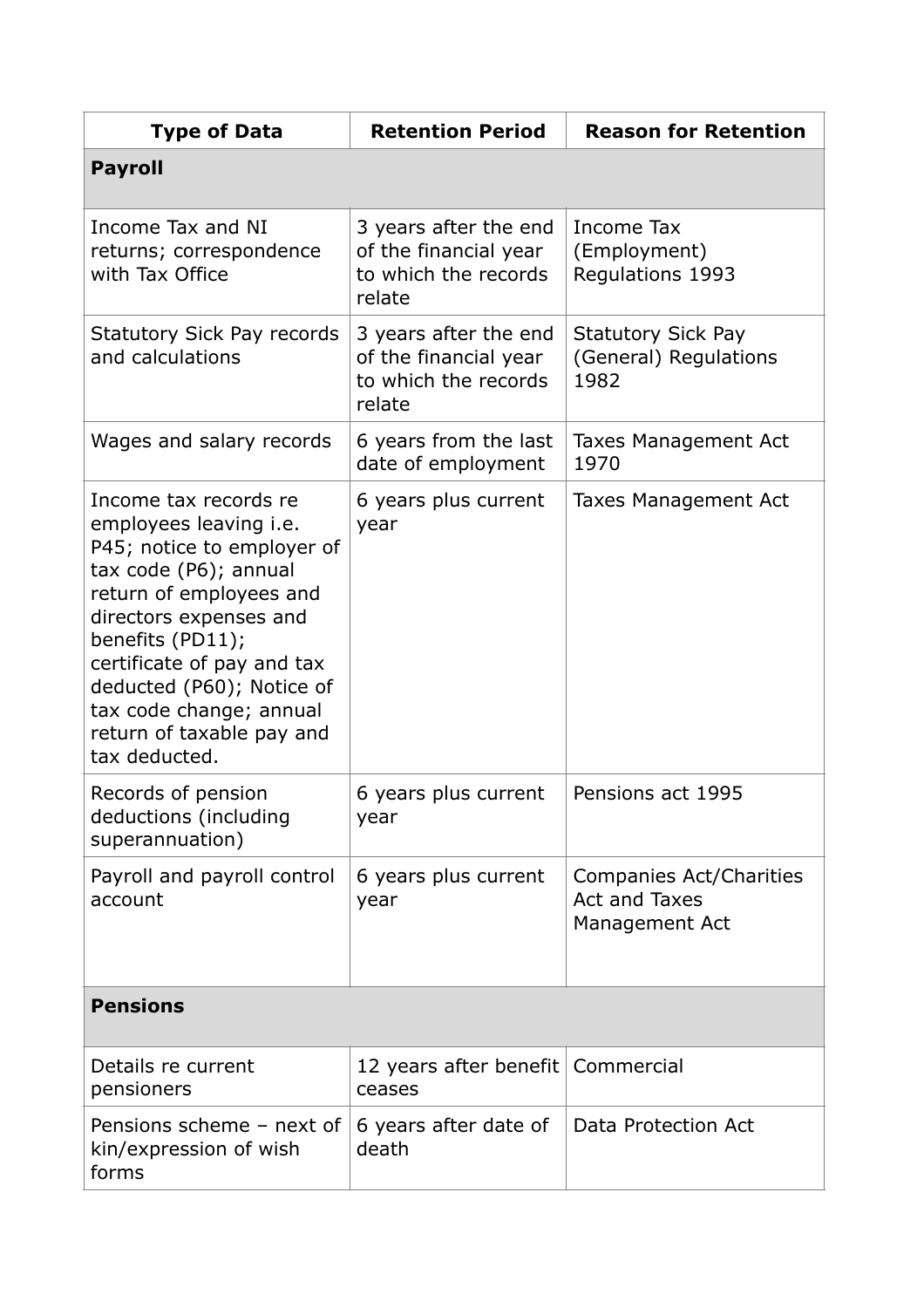| <b>Type of Data</b>                                                                                                                                                           | <b>Retention Period</b>                                                                                                  | <b>Reason for Retention</b>                                        |
|-------------------------------------------------------------------------------------------------------------------------------------------------------------------------------|--------------------------------------------------------------------------------------------------------------------------|--------------------------------------------------------------------|
| All trust deeds and rules;<br>Trustees' minute book;<br>annual accounts;<br>Investment and insurance<br>policy records; Actuarial<br>reports; Contribution.                   | Permanently                                                                                                              | Companies Act,<br>Commercial, Pensions Act<br>1995                 |
| <b>Insurance</b>                                                                                                                                                              |                                                                                                                          |                                                                    |
| Policies                                                                                                                                                                      | 10 years after lapse                                                                                                     | Data Protection Act                                                |
| Claims correspondence;<br>accident reports and<br>relevant correspondence                                                                                                     | 3 years after<br>settlement                                                                                              | Data Protection Act                                                |
| <b>Employer's Liability</b><br><b>Insurance Certificate</b><br><b>Public Liability Insurance</b><br>Certificate.                                                              | 40 years                                                                                                                 | Employers' Liability<br>(Compulsory Insurance)<br>Regulations 1998 |
| <b>Students</b>                                                                                                                                                               |                                                                                                                          |                                                                    |
| Manual (paper) files will<br>This will include:<br>name and address.<br>academic<br>achievements<br>including marks for<br>course work.<br>copies of any<br>references given. | Seven years after the<br>student has left<br>SupaJam Education<br>in Music and Media.                                    |                                                                    |
| Information kept on<br>computerised systems.                                                                                                                                  | 10 years after the<br>course has ended<br>and the student has<br>left SupaJam<br><b>Education in Music</b><br>and Media. |                                                                    |
| General                                                                                                                                                                       |                                                                                                                          |                                                                    |
| <b>Advisory Board meetings</b><br>minutes and decisions                                                                                                                       | Permanently                                                                                                              | <b>Companies House</b>                                             |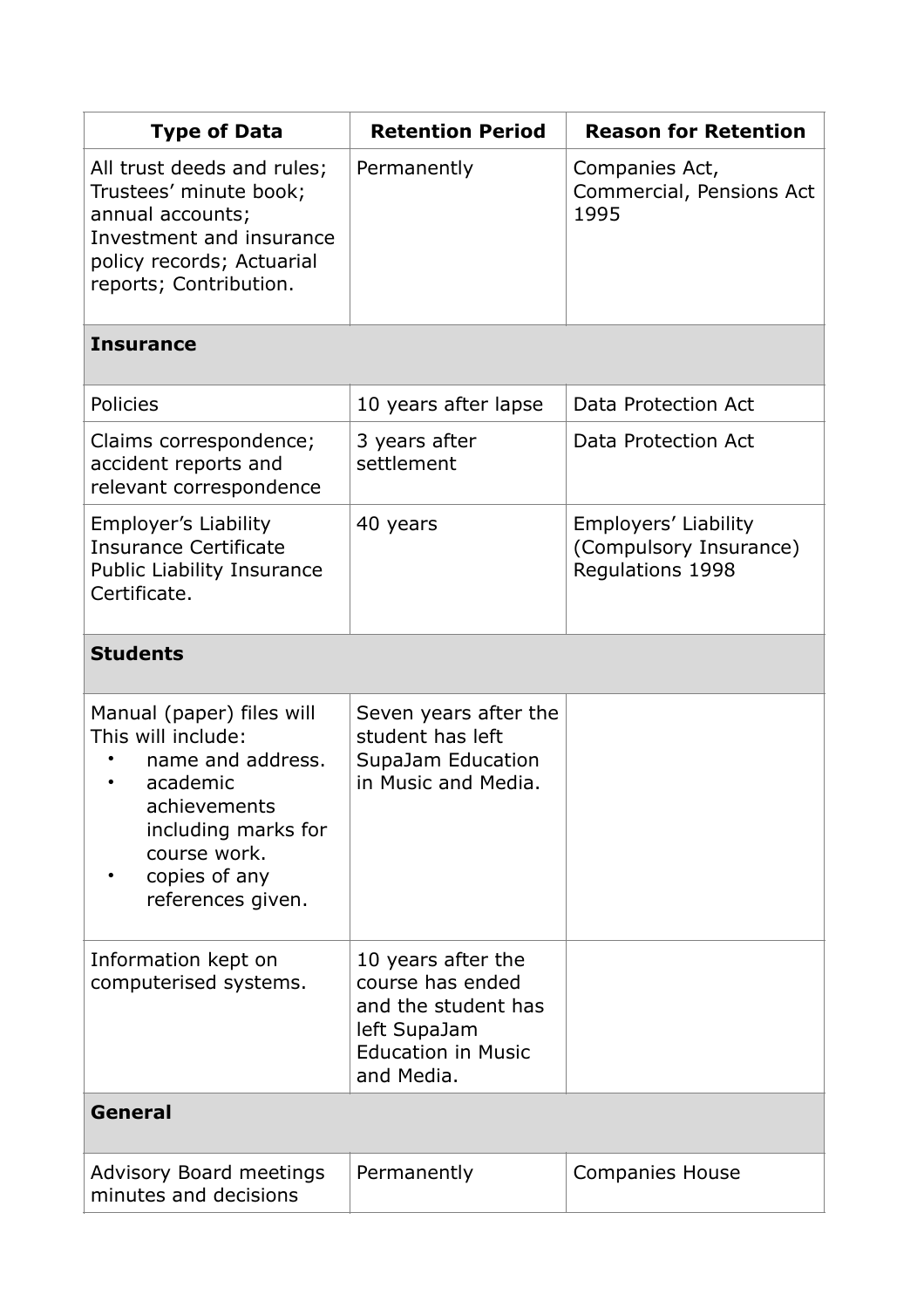| <b>Type of Data</b>                                                                                                                                                      | <b>Retention Period</b>                                                                                                                         | <b>Reason for Retention</b> |
|--------------------------------------------------------------------------------------------------------------------------------------------------------------------------|-------------------------------------------------------------------------------------------------------------------------------------------------|-----------------------------|
| SLT meetings minutes and<br>decisions                                                                                                                                    | Permanently                                                                                                                                     | <b>Companies House</b>      |
| Register of directors &<br>secretaries                                                                                                                                   | Permanently                                                                                                                                     | <b>Companies House</b>      |
| Certificate of Incorporation   Permanently                                                                                                                               |                                                                                                                                                 | <b>Companies House</b>      |
| Contract with suppliers or<br>agents, licensing<br>agreements, rental/hire<br>purchase agreements,<br>indemnities and<br>quarantees and other<br>agreements or contracts | 6 years after expiry<br>or termination of the<br>contract. If the<br>contract is executed<br>as a deed, the<br>imitation period is 12<br>years. | Limitations Act 1980        |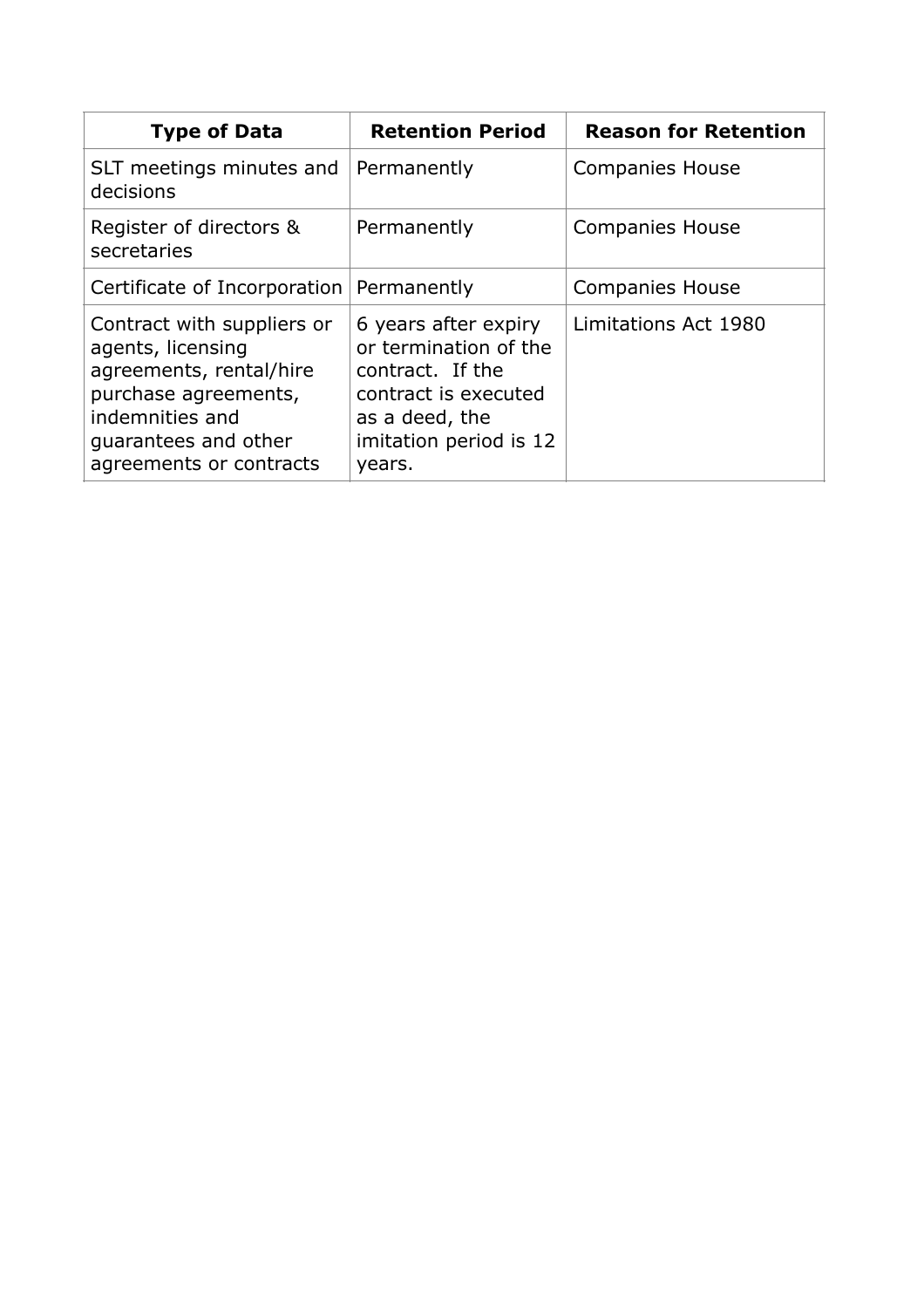#### **Appendix 3 – Conditions for processing special category data**

The conditions are listed in Article 9(2) of the UK GDPR:

- (a) The data subject has given explicit consent to the processing of those personal data for one or more specified purposes, except where Union or Member State law provide that the prohibition referred to in paragraph 1 may not be lifted by the data subject;
- (b) Processing is necessary for the purposes of carrying out the obligations and exercising specific rights of the controller or of the data subject in the field of employment and social security and social protection law in so far as it is authorised by Union or Member State law or a collective agreement pursuant to Member State law providing for appropriate safeguards for the fundamental rights and the interests of the data subject;
- (c) Processing is necessary to protect the vital interests of the data subject or of another natural person where the data subject is physically or legally incapable of giving consent;
- (d) Processing is carried out in the course of its legitimate activities with appropriate safeguards by a foundation, association or any other not-forprofit body with a political, philosophical, religious or trade union aim and on condition that the processing relates solely to the members or to former members of the body or to persons who have regular contact with it in connection with its purposes and that the personal data are not disclosed outside that body without the consent of the data subjects;
- (e) Processing relates to personal data which are manifestly made public by the data subject;
- (f) Processing is necessary for the establishment, exercise or defence of legal claims or whenever courts are acting in their judicial capacity;
- (g) Processing is necessary for reasons of substantial public interest, on the basis of Union or Member State law which shall be proportionate to the aim pursued, respect the essence of the right to data protection and provide for suitable and specific measures to safeguard the fundamental rights and the interests of the data subject;
- (h) Processing is necessary for the purposes of preventive or occupational medicine, for the assessment of the working capacity of the employee, medical diagnosis, the provision of health or social care or treatment or the management of health or social care systems and services on the basis of Union or Member State law or pursuant to contract with a health professional and subject to the conditions and safeguards referred to in paragraph 3;